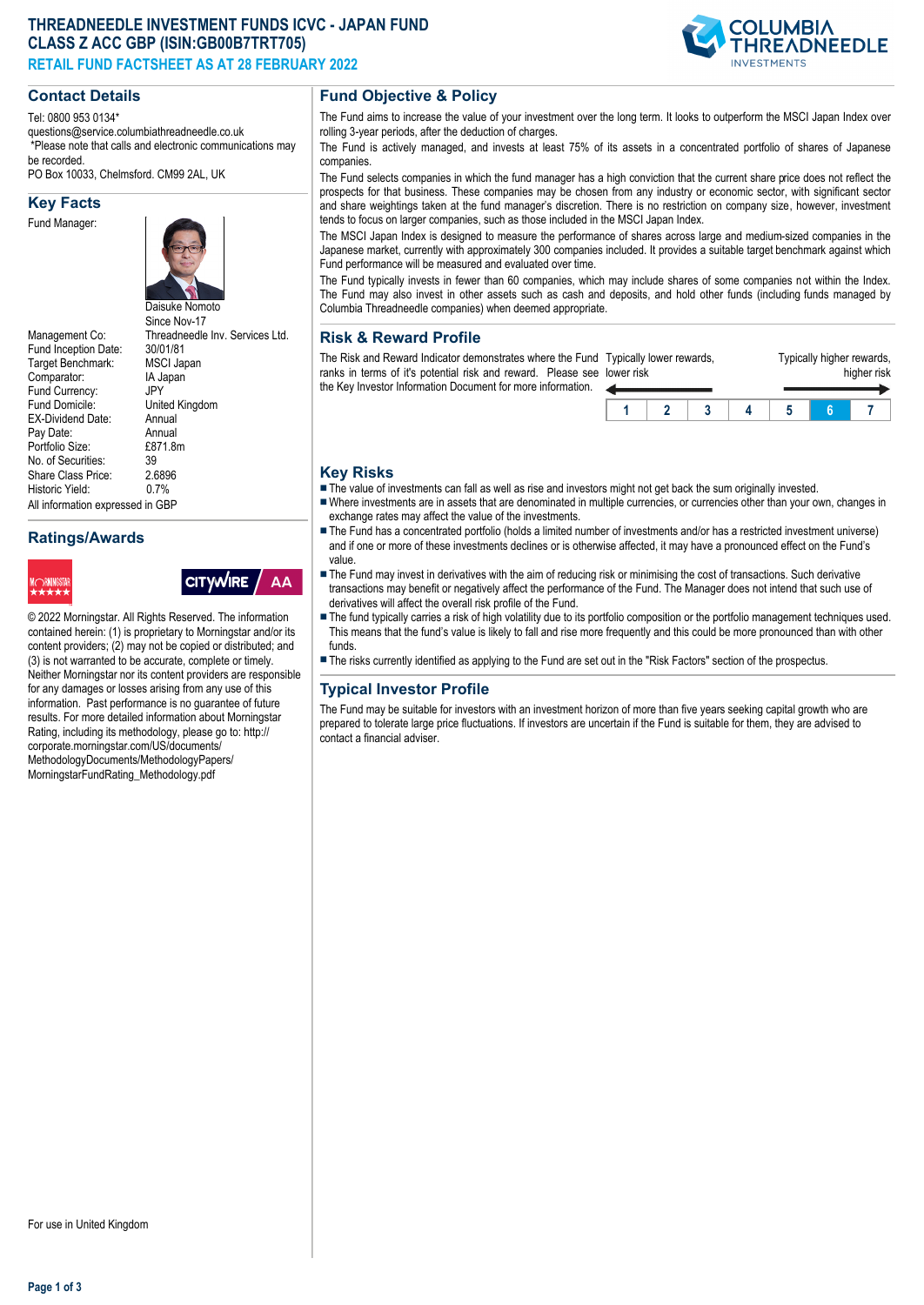## **Holdings & Asset Allocation**

**Top 10 Holdings (%)**

| <b>TOD 10 HOIGINGS (%)</b>                 |               |
|--------------------------------------------|---------------|
| <b>Security Name</b>                       | <b>Weight</b> |
| Itochu Corporation                         | 6.1           |
| Toyota Motor Corp.                         | 5.9           |
| <b>HOYA CORPORATION</b>                    | 5.1           |
| <b>Keyence Corporation</b>                 | 4.7           |
| Recruit Holdings Co., Ltd.                 | 4.4           |
| <b>ORIX Corporation</b>                    | 4.3           |
| Sony Group Corporation                     | 4.3           |
| Nippon Telegraph and Telephone Corporation | 3.8           |
| Dai-ichi Life Holdings, Inc.               | 3.7           |
| Ajinomoto Co., Inc.                        | 3.6           |
| <b>Total</b>                               | 45.8          |

## **Weightings (%)**

| waighthigs (70)               |                          |              |             |
|-------------------------------|--------------------------|--------------|-------------|
| <b>Sector</b>                 | <b>Fund</b>              | <b>Index</b> | <b>Diff</b> |
| <b>Industrials</b>            | 27.6                     | 21.7         | 6.0         |
| Information Technology        | 18.1                     | 13.9         | 4.2         |
| <b>Consumer Discretionary</b> | 16.3                     | 19.5         | $-3.2$      |
| Financials                    | 10.3                     | 10.3         | 0.0         |
| <b>Health Care</b>            | 9.7                      | 9.4          | 0.4         |
| <b>Consumer Staples</b>       | 6.1                      | 6.9          | $-0.8$      |
| <b>Communication Services</b> | 5.1                      | 8.2          | $-3.1$      |
| <b>Materials</b>              | 3.1                      | 5.0          | $-1.9$      |
| Energy                        | --                       | 0.8          | $-0.8$      |
| <b>Real Estate</b>            | --                       | 3.4          | $-3.4$      |
| <b>Utilities</b>              | $\overline{\phantom{a}}$ | 0.9          | $-0.9$      |
| Cash                          | 3.5                      | --           | 3.5         |
|                               |                          |              |             |

#### **Performance**

**Past Performance does not predict future returns. The return of your investment may change as a result of currency fluctuations if your investment is made in a currency other than that used in the past performance calculation.** 

#### **10 Years NAV (GBP)**



#### **Significant Events**

 $\triangle$  Indicates significant event. For detailed information on Fund Changes please see "Significant events - Threadneedle UK Regulated Funds" PDF available on https://www.columbiathreadneedle.com/en/ changes

#### **Performance Extension**

This share class has performance data calculated prior to the inception date, 15 October 2012. This is based upon a simulated/extended track record, using the track record of Threadneedle Japan Class 1 Accumulation Shares (GBP) (ISIN:GB0001529121), and is in accordance with Morningstar's Extended Performance Methodology paper. To find out more about this, Please visit www.morningstar.com.

## **Calendar Year Performance (GBP)**

|                           | 2021  | 2020 | 2019  | 2018    | 2017  | 2016  | 2015  | 2014   | 2013  | 2012  |
|---------------------------|-------|------|-------|---------|-------|-------|-------|--------|-------|-------|
| Share Class (Net)         | 0.8   | 30.9 | 21.5  | $-12.1$ | 17.4  | 21.5  | 16.7  | $-3.9$ | 26.5  |       |
| Comparator (Net)          | 2.2   | 11.4 | 16.1  | $-9.6$  | 16.0  | 23.2  | 16.7  | l.5    | 24.7  | 2.8   |
| <b>Comparator Ranking</b> | 58/86 | 7/86 | 15/82 | 55/75   | 31/71 | 50/70 | 31/61 | 55/56  | 19/53 | 35/51 |
| Target Benchmark (Gross)  | 3.0   | 11.4 | 15.4  | $-7.7$  | 15.3  | 23.4  | 18.2  | 2.7    | 24.7  | 2.8   |

## **Annualised Performance (GBP) 12M Rolling Period (GBP)**

|                           | 1 YR   | 3 YR | 5 YR. | <b>10 YR</b> | $03/21 - 02/22$ | $03/20 -$<br>02/21 | $03/19 -$<br>02/20 | $03/18 -$<br>02/19 | $03/17 -$<br>02/18 | $03/16 -$<br>02/17 | $03/15 -$<br>02/16 | $03/14 -$<br>02/15 | $03/13 -$<br>02/14 | $03/12 -$<br>02/13 |
|---------------------------|--------|------|-------|--------------|-----------------|--------------------|--------------------|--------------------|--------------------|--------------------|--------------------|--------------------|--------------------|--------------------|
| Share Class (Net)         | $-6.3$ | 11.3 | 7.5   | 9.1          | $-6.3$          | 36.2               | 8.2                | $-8.6$             | 13.7               | 32.7               | 0.0                | 12.5               | 4.8                | 6.8                |
| Comparator (Net)          | -1.9   | 6.7  | 4.4   | 8.5          | $-1.9$          | 20.8               | 3.6                | $-7.8$             | 10.6               | 34.5               | 0.9                | 17.4               | 4.0                | 9.0                |
| <b>Comparator Ranking</b> | 71/87  | 7/84 | 8/71  | 20/51        | 71/87           | 13/86              | 8/84               | 54/78              | 25/7               | 44/70              | 39/62              | 52/57              | 21/54              | 46/51              |
| Target Benchmark (Gross)  | $-0.7$ | 7.3  | 5.1   | 9.3          | $-0.7$          |                    | 5.6                | $-6.7$             | 11.4               | 36.6               | 2.0                | 18.8               | 3.7                | 10.3               |

Source Morningstar UK Limited © 2022 as at 28/02/22. Based on the bid-to-bid and assuming income is reinvested including ongoing charges excluding entry and exit charges. Index returns include capital gains and assume reinvestment of any income. The index does not include fees or charges and you cannot invest directly in it. The Investment Association (IA) is the trade body representing the UK investment management industry.

Annualised performance measures how much an investment has grown on average each year.12 month Rolling Period shows annualised average returns for the periods stated.